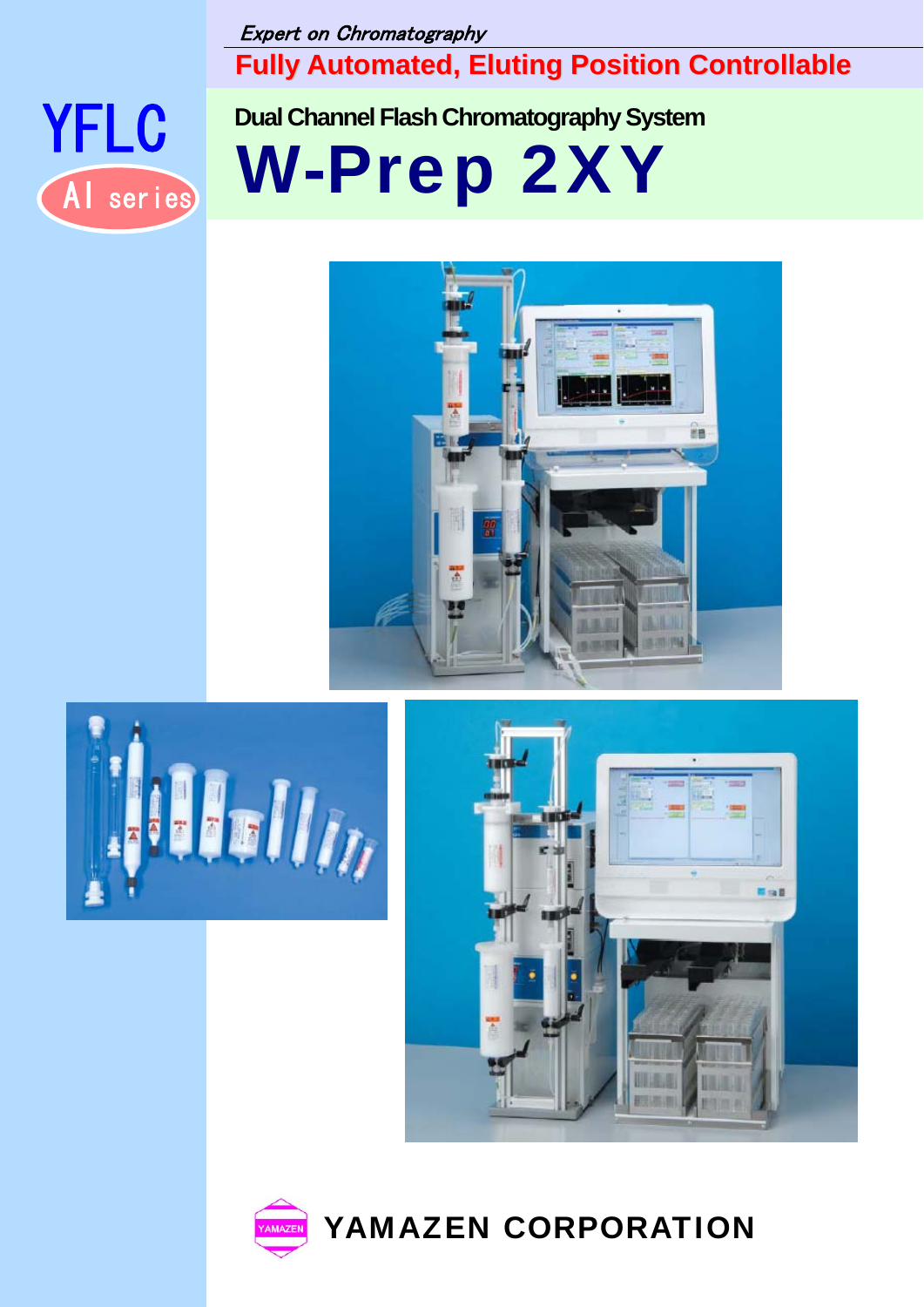## Dual Channel, Eluting Position Controllable Automated Flash Chromatography System

## **The Power is Doubled by the Parallel System, and Separation Efficiency is**



**integrated into one to make a W-Prep 2XY, which resulted in a compact size. Both channels can be used simultaneously, which increases the productivity as much or even more than using two independent systems, or two chemists can use each channels.**  ■**Yamazen's innovative user-friendly application** 

■ **Two AI-580 single channel systems are** 

- **software is developed based on a true theory of chromatography, and the optimum method will be developed automatically. Eluting position of the target compound will be predicted and pointed at by a yellow arrow upon setting the run method. The eluting position of the target compound can be changed freely to increase the resolution and/or to shorten run time.**
- Chromatograms can be monitored over a broad **OD (optical density) scale. There is no sample loss or peak saturation.**
- Slow gradient on 1-7% is performed accurately.
- **Real-time monitor of line pressure from the highly sensitive pressure meter guarantees safe sample run.**

## **Automated Medium Pressure Flash Chromatography System**

## **Innovative Application Software Based**

**Rf Gradient method controls the eluting position of the target compound. Yamazen's Automatic Method Setting is designed to achieve the optimal sample purification eluting the target compound at 4 CV position.** 



#### **The above Rf Gradient gives the solvent strength that moves the target compound at Rf 0.25.**

**Rf Gradient does not waste the solvent, and controls the eluting position (or resolution) per user's preference.** 

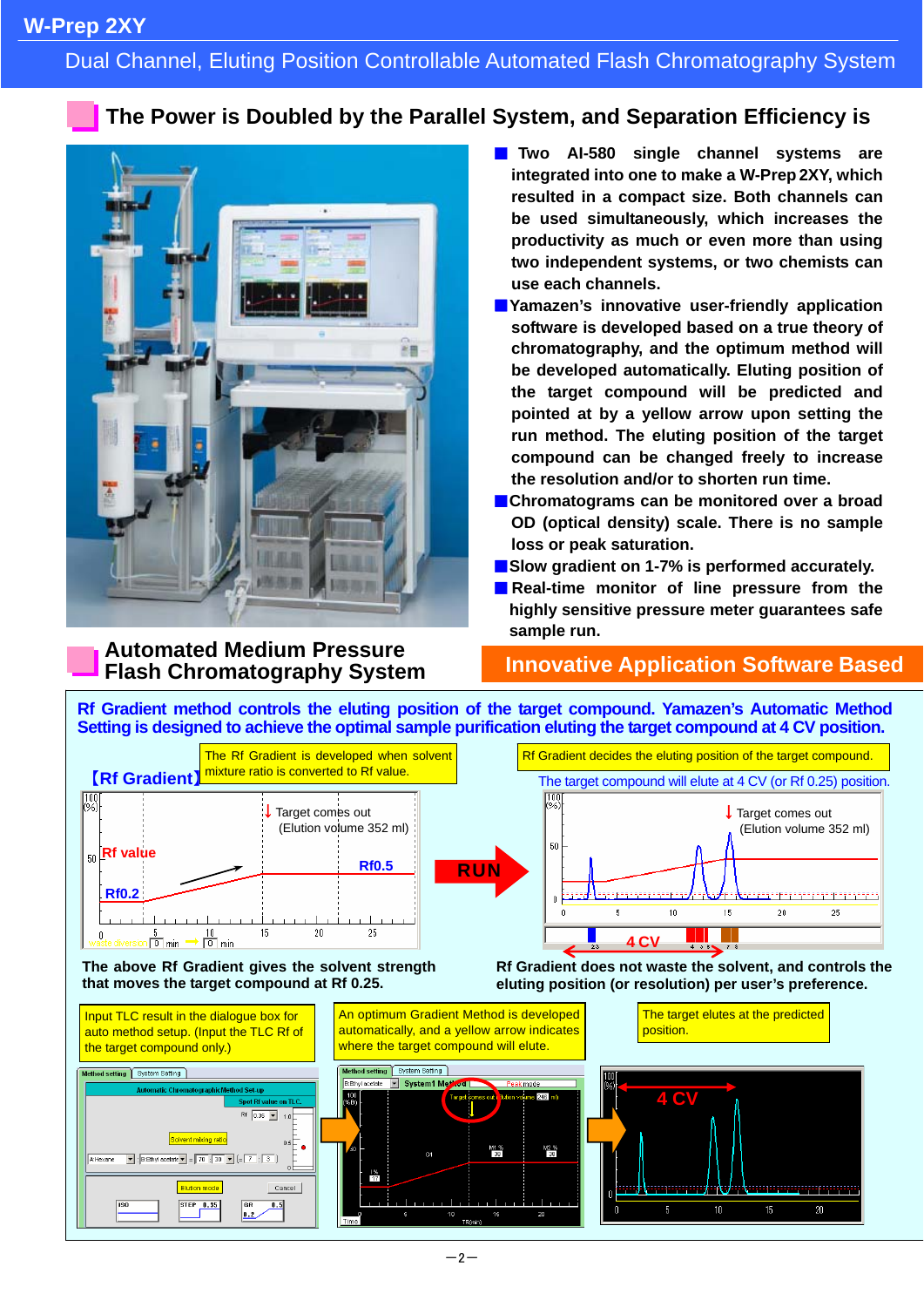## US Patent No.7169308, Japanese Patent No.3423707 & 4087395

## Dramatically Boosted. Elution Position is Predictable.

## **User-friendly Simple Display Screens**



The sample can run this easy.

## **On the True Theory of Chromatography (Rf Gradient)**



●**Conventional chromatography methodology** (**TLC** → **Column chromatography**) **When running samples with the solvent mixture ratio (solvent strength) that moves samples at Rf0.2 - 0.3 (0.25 on average) TLC, it is a proven fact that good separations are achieved in the normal phase silica column chromatography. Rf0.2 - 0.3 is equivalent to 3.3 – 5 CV (4 CV on average). Chemists used to run the TLC many times in conventional chromatography to get the solvent mixture ratio that gives Rf0.2-0.3. It was a very time-consuming process.**



**on Yamazen's automated flash chromatography systems; AI-Series and W-Prep 2XY. (Rf Gradient)**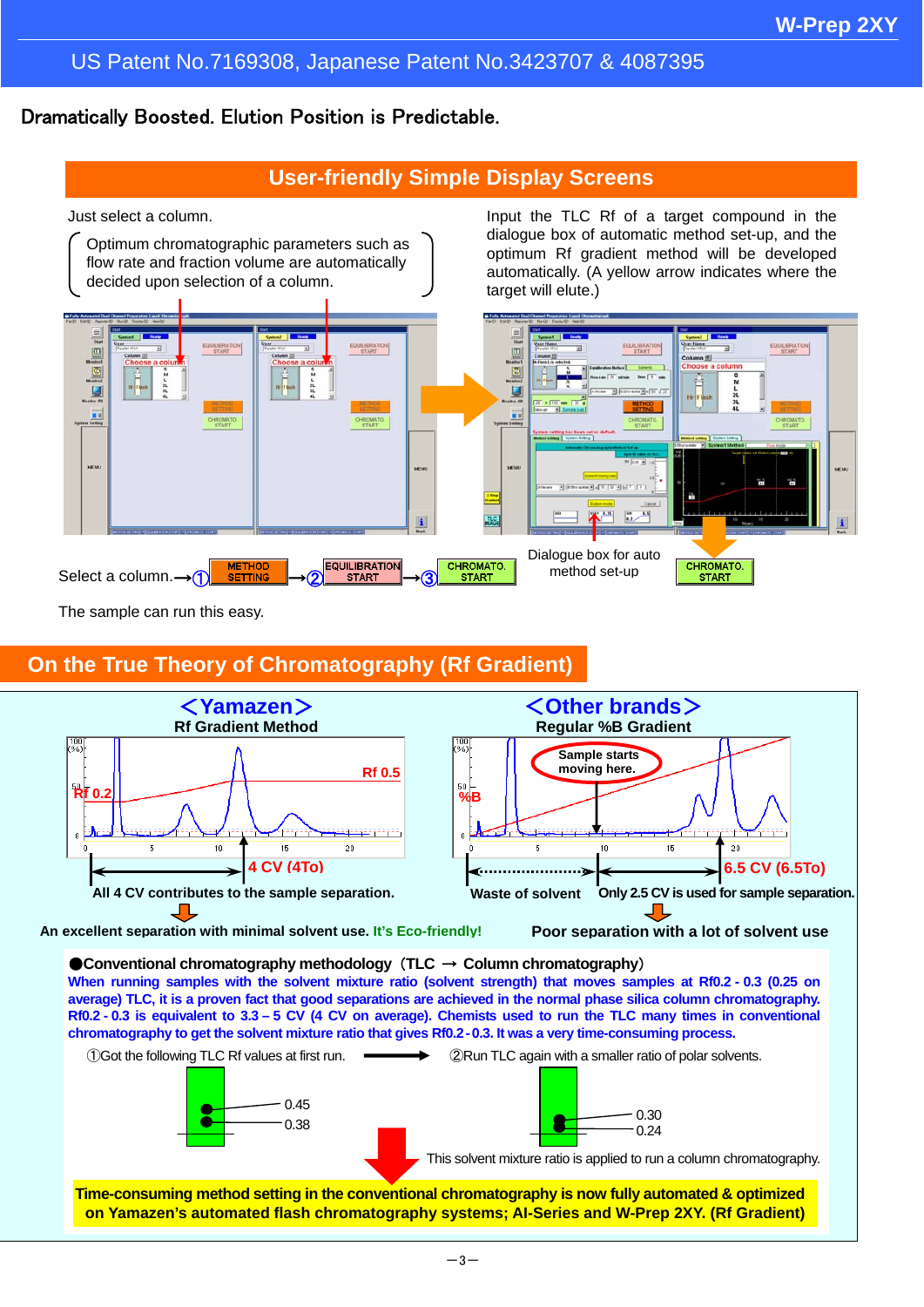## Gathering Proprietary Cutting-Edge Technologies in Preparative Liquid Chromatography

#### **Easy, Fast and Accurate Sample Loading for High Performance Chromatography**

■ Easy, fast and accurate sample loading without any sample loss is possible with the use of the Inject Column. The liquid sample is quickly absorbed in the Inject Column.







The Inject Column makes the peak narrower, which results in a significant increase of peak resolution. The downsizing of the main separation column is possible with use of an Inject Column.

#### **Dual Pressure Monitoring System Assures Safety**



■ The high precision pressure meter makes it possible to do real time monitoring of the pressure building up inside the columns, and stops a pump instantly upon hitting the preset limit. Also, pressure moderation system (PMS) protects disposable plastic columns and glass columns from exploding.

Yamazen's motto is **"Safety First!"**.

## **W-Prep 2XY-254W Fixed Wavelength UV Detector**

**Monitoring dual channel on the same display**



## **Superb Gradient Function**

■High precision ceramic piston pump coupled with high performance solenoid valves makes it possible to perform accurate Gradients for 1-100% of B solvent throughout the entire range of flow rate.

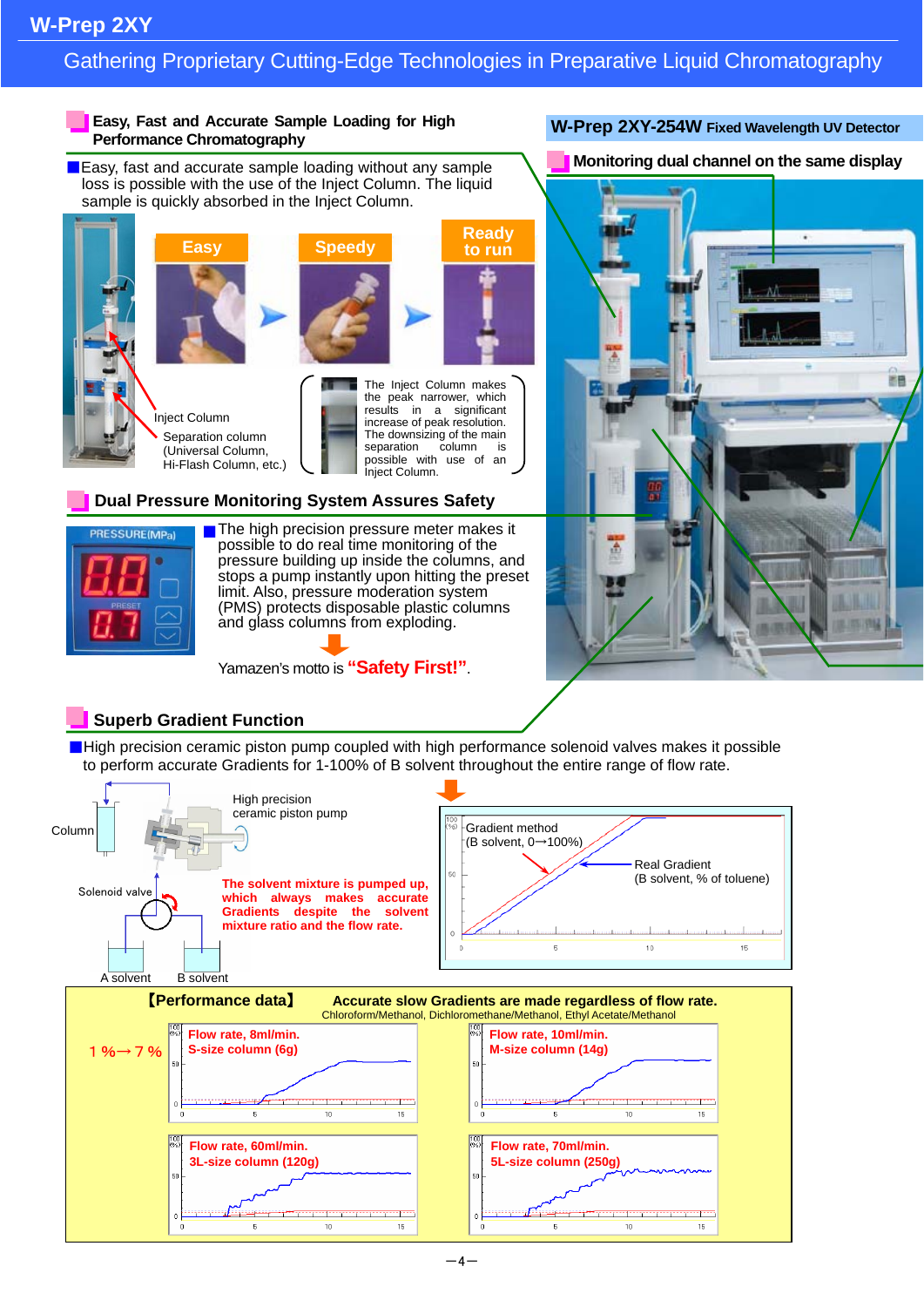### **Dual Channel Fraction Collector, FR-260**

**No. 23 No. 23 No. 24 No. 24 No. 24 No. 24 No. 24 No. 25 No. 25 No. 25 No. 25 No. 25 No. 25 No. 25 No. 25 No. 25 No. 25 No. 25 No. 25 No. 25 No. 25 No. 25 No. 25 No. 25 No. 25 No. 25 No. 25 No. 25 No. 25 No. 25 No. 25 No.** above the test tube racks for safe handling of the samples.

- **Major functions**
- ・Many fractionation modes are available:
- Peak, Time, Peak & Slope
- ・Manual collection
- ・Start from anywhere
- ・Waste diversion
- ・Skip function of fraction nozzle
- Example: Peak & Slope mode, Waste collection mode, etc.



#### **Waste collection: collect all**

**Each rack has the pin sensor and will be recognized** automatically upon setting on the fraction collector. Custom-made test tubes are available.

FR-260 Fraction Collector holds two racks - either two of the same size racks for both channels or different size racks for each channel. Unless otherwise specified, two WP18150 racks will be equipped with the system as standard. See the back of this catalog for the available rack specifications.



**W-Prep 2XY-10VW Variable Wavelength UV Detector**

Detector range: 190-380nm

#### **Yamazen's UV detectors monitor peaks in a broad OD range, 0.04-5.12 OD. → Reliable sample purification**

■No sample loss due to the highly sensitive detection. No peak saturation up to OD 4.0.



Sample: Butyl p-hydroxybenzoate, 500mg Methyl p-hydroxybenzoate, 500mg Toluene, 900mg Column used: Yamazen's Hi-Flash, 2L (45 gram) Fractionation mode: Peak separation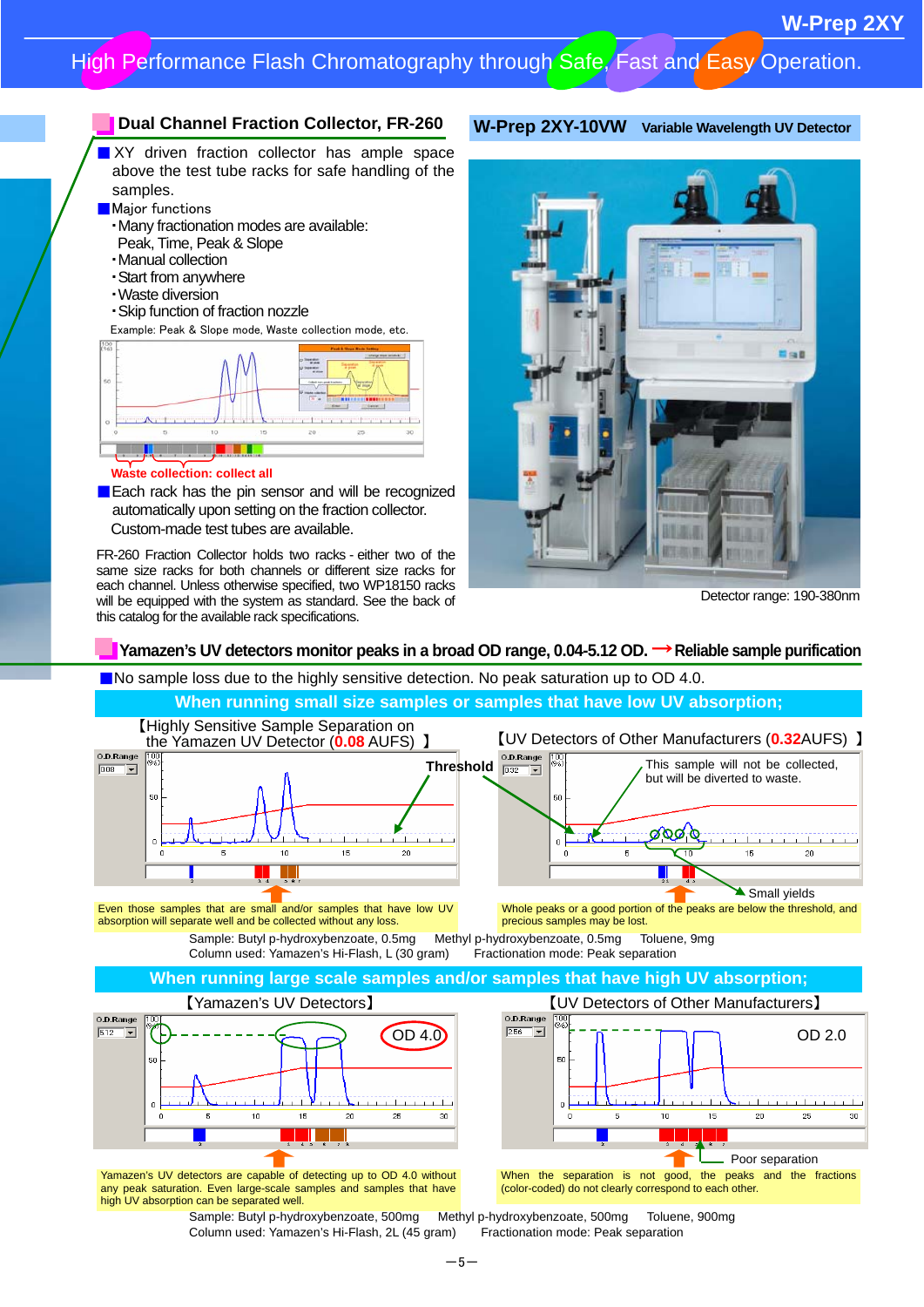## **Front Runner of Flash Chromatography Yamazen Provides the State-Of-The-Art Technology in Flash Chromatography**

#### **Maximum sample load is given for each column size.**

■**TLC Rf values decide the sample load.** (PAT.No.4680761) Column selection can be made easily by comparing the sample size and the maximum sample load given by the software for each column.



#### **Any chromatographic parameter can be changed freely during run.**

■ Parameters like gradient method, flow rate, fractionation



#### **Even two target compounds can be well purified with the optimal run method.**

■ 2-Step Gradient is the best method to use when separating two different compounds, when TLC Rf values (Rf<sub>1</sub> & Rf<sub>2</sub>/<sup>3</sup>) &  $\bigcirc$  are far apart from each other (Rf > 0.3) with some other compounds in between. Rf<sub>1</sub> (Component 3) and Rf<sub>2</sub> (Component 6) elute at 4 to 5 column volume on each gradient.



#### **The entire flow path including inside & outside of fraction nozzle can be washed and cleaned whenever the system is not in use.**

mode, fraction volume, etc. can be easily changed on the fly. ■Contamination and smudge in the flow path can be cleaned easily. Outer part of the fraction nozzle can be automatically cleaned after run to prevent the nozzle from getting crystallized sample.



## **Yamazen's proprietary packing technology assures high performance of Yamazen columns.**





#### **Short Column 5L-S8**



Hi-Flash Column L-size (30g)  $N > 250$ Ultra Pack Column B-size (100g)  $N > 1000$ 



Deflection of sample bands in a column causes a poor separation resulting in leading and tailing.



High performance Yamazen columns made under a strict quality control assures beautiful sample peaks with high

theoretical plate numbers.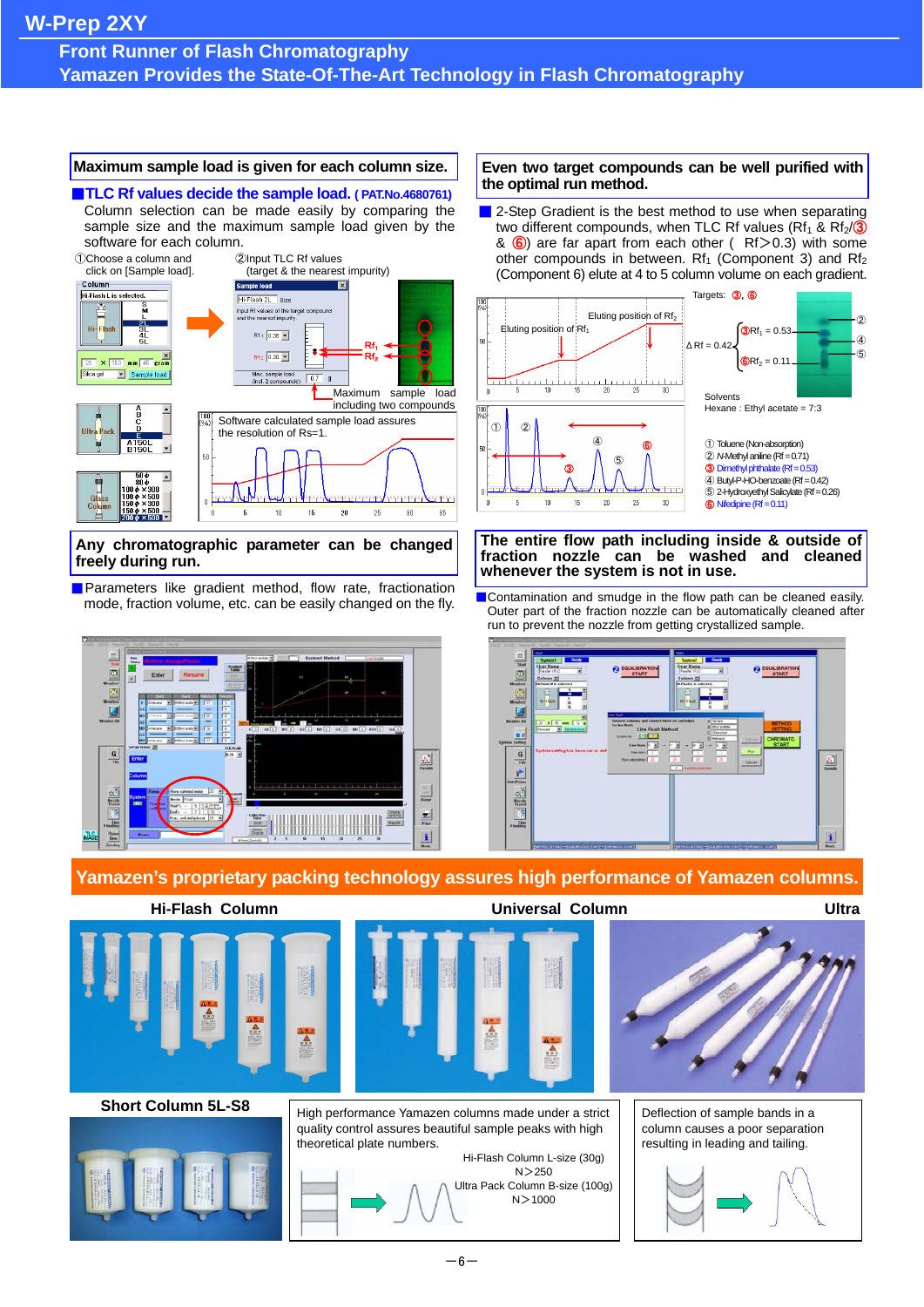#### **We fulfill the requirements of various clients in need of preparative chromatography with highly advanced technology.**

Some Major System Packages Including Optional Accessories.

**W-Prep2XY-TLC equipped with TLC Image Reader**



### **Rf input directly from the TLC image is possible!**





Place the TLC plate on the TLC Image Reader. With some simple clicks on buttons and the picture, TLC image will be shot and stored, and Rf values will be automatically calculated. These Rf values will be entered automatically as the parameters to use for Automatic Method Setup and for the sample loading software.

#### **W-Prep2XY-N equipped with External Nozzle Cleaning System**



## **External Nozzle Cleaning System removes the crystallized samples that accumulate at the tip of the fraction nozzles and will clean the debris well.**

Cross contamination is a big problem in flash chromatography. The W-Prep2XY-N washes and cleans the outside of the fraction nozzles as well as the inside. Thus, pure fractions will be always collected. This system keeps entire solvent lines always clean. (PAT.No.4551364)



#### **plus Column Air Purge of the System in the Column Air Purge of the System in the Library of the Library of the Library of the Library of the Library of the Library of the Library of the Library of the Library of the Libra W-Prep2XY-RI equipped with UV/RI Parallel Detection System**

Sample peaks will be detected and monitored by both UV detec tor and RI detector at the same time on the same display, and all the peaks can be collected.



# **W-Prep2XY equipped with Solvent & Waste Monitor**

Software coupled with highly sensitive photo detector continuously monitors the solvent amount. The software calculates and predicts the necessary amount of solvent to run a sample upon setting the run method. Software will give a warning when the solvent becomes low and will stop the pump to prevent the columns from drying. The waste monitor prevents waste containers from hazardous and messy overflow.



**Column air purge pump** When the run is complete. column air purge system purges the solvent from the used columns. It is better for the environment, safer in the lab and eliminates messy column removal.